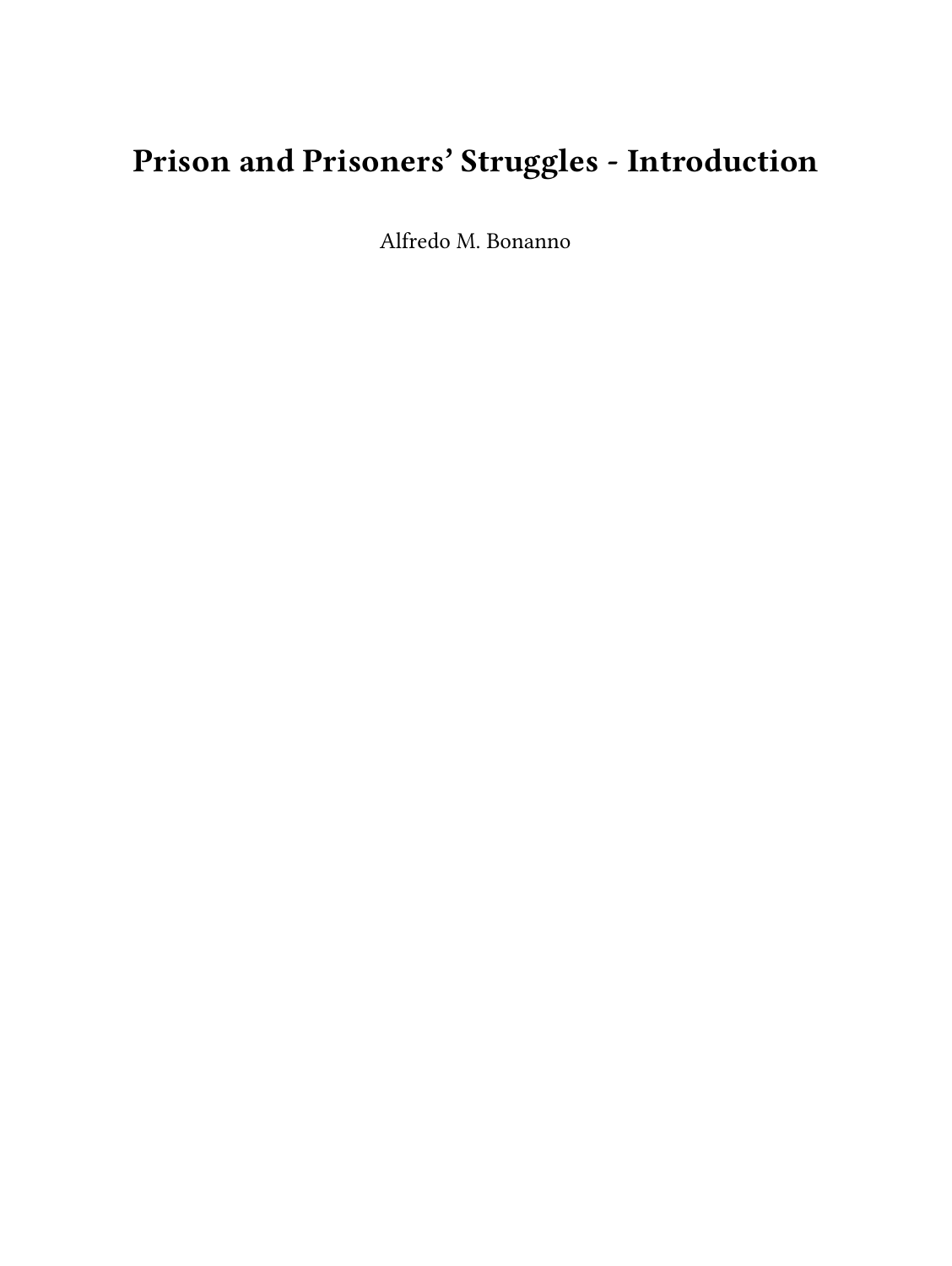The pieces that follow document a problem that has always interested me: that concerning prisoners' struggles. I know very well that there are many divergent ideas among revolutionaries on this subject and I also know that anarchists have often ended up accepting untenable positions as far as I am concerned. On finding oneself in prison it is easy to adopt the net and clear position of not being available for any struggle at all unless it has the radical characteristic of total destruction. I also agree that the best possible solution—and basically the only practicable one—concerning prison is its complete destruction. But I do not agree in seeing any form of struggle that might come from the prison, by the men and women imprisoned therein, simply as "something that happens by concession of the direction". Let us start to demystify this aspect.

Looking at things dispassionately, there can be no doubt that any struggle whatsoever, including those that do not only aim to reach an objective but come about in an "intermediate" way to later develop to their radical consequences, is done "with permission of the counterpart". If the latter were to stifle every manifestation of dissent from the moment it arose no struggles would come to light at all, the balance of power, the capacity to intervene, being decidedly on the side of the repression.

But why does this not happen? Because in the social field the balance of power is not just a question of simply counting the *bocche di fuoco*. It goes beyond that, facing the infinite disparities that weave the canvass of social contrasts and develops them to the possible consequences of total confrontation, sometimes only desired, even dreamed, but not for this to be excluded a priori. Usually, by "political" we revolutionaries—screwing up our faces to ward off the evil mean this weighing up of the pros and cons that the repression goes through before deciding to intervene. The same thing happens in prison.

The administration is not always capable of facing a movement of dissent, it cannot always have immediate recourse without delay, as it would like to in most cases, to the interventions of public safety that characterise it and for which it is doted with men, means and mentality. Not always, because the problem is more articulate, and this articulation becomes a field in which dissent itself can grow, strengthen, form nuclei of the possible awakening of consciousness, aggregate in minimal structures, that are multiple and informal, take form at a territorial level, establish contacts with other prisons, widen the protest that is pauperised to a maximum by lack of freedom, but never completely extinguished, making its painful and often extenuated voice heard.

When I was arrested in October 1972 I logically made many amicable contacts in the prison of Catania. These were hard times. The prison structures and methods of custody were still archaic and very repressive. Deep body inspections were frequent, straight-jackets, isolation for the tiniest infraction of the rules (I was punished with 15 days' isolation for refusing to work). The intervention of the punitive squad for even the most trivial questions, also between prisoners, daily beatings and not even minimal levels of survival in the cells (you couldn't cook anything, didn't have a camping gas burner, or a chair, a table, or a television set, etc.). We organised a protest against abuses concerning the consignment, by the guards, of the few items of extras one was allowed to buy. Usually something went missing: a packet of cigarettes, a bottle of orange juice, a roll of toilet paper, a solid gas tablet. For three days we abstained from ordering anything. A masochistic action, but an important one because it indicated in some aspects a new road, it tried to point out where the problem lay, even though due to the prevailing conditions in the prison it could not be said directly. Even I, who was in prison for subversive activity (a few articles published in the paper *Sinistra Libertaria*), could not say things clearly because most of the prisoners would not have accepted the smallest step forward. I also had to move with extreme prudence. The small result of blocking these daily losses was obtained.

A few months after my release, when the prisoners' protest broke out much more widely and ferociously and they nearly all went up on to the roof and started dismantling the roofing, throwing the material into the street below, the carabinieri came to take me from my home saying that some prisoners had asked to speak to me before putting an end to the revolt. They took me into the prison where I was searched and taken to the rotunda, then left alone. A few minutes later the huge door of the right wing (the only one still operable at that moment) was opened by the prisoners and I went in to talk with them. Their demands were to have decent food (following a number of cases of food poisoning), to be able to buy a wider range of things and not be fleeced by the company that managed the sale of products inside the prison and, lastly, not to suffer personal repercussions (beatings, transfers).

My reply was that they could have spoken directly with the procurator of the republic who was in the prison at that moment, or with the director, who was also there. But none of them trusted that mob. I answered that my presence certainly didn't increase this trust, that they were still cops and so they couldn't be trusted. They answered that anyway the best had been done (destruction of the prison) and for the rest I could only engage myself to follow up the eventual very serious measures, in particular transfers to unknown destinations.

The conclusion of that first experience of mine was that I spoke with the procurator of the republic and the prison director, they guaranteed what as perfect cops they had to guarantee and later, with death in my heart, I saw the cara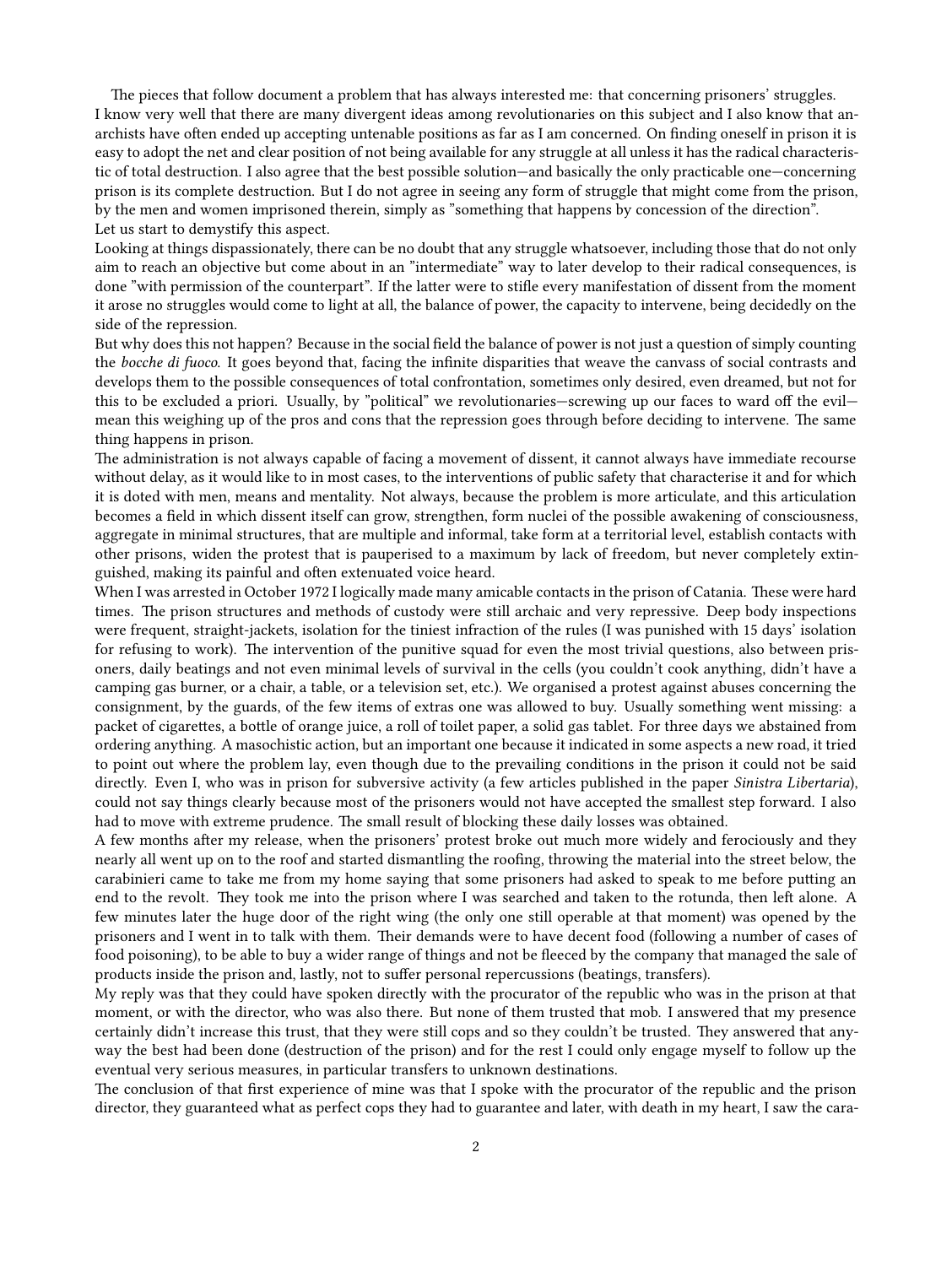binieri enter the prison. It goes without saying that there were terrible beatings and transfers. Along with some other comrades I tried to do something about the first and the second. The affair was denounced at local level, in posters and leaflets, meetings were held, we had recourse to the help of dozens of lawyers to limit the damage of the worst transfers, and I learned my lesson, even within the limits of the delegate that the prisoners had naively given me and that I certainly couldn't have refused without betraying their trust, that they had done the best part of the job.

When I found myself in the same situation years later in the prison of Bergamo where I was held for almost two years, i.e. I was chosen to be prisoners' representative during the strike that was being organised, again I did not try to get out of it. Three months of articulated struggle came out of what began with six days' hunger strike, and ended at the end of 1990 with the concession of the amnesty, one of the demands of that struggle.

Many will see a contradiction here in that I wrote the book 'And we will always be ready to storm the heavens again', where I spoke radically against amnesty. But this contradiction is only apparent, and can easily be clarified. The situation in which I find myself struggling along with my comrades to obtain an amnesty related to my revolutionary activity, proposing the ceasing of the class clash in terms such as "the war is over" is one thing; to participate in a struggle for amnesty for everybody along with all the other prisoners, is another. In the second case I am participating in an "intermediate struggle" and am asking, as far as possible, for more space to develop a different struggle that might emerge and might not, but for me that is the real objective: the struggle for the generalisation of the clash, for the armed insurrection against the State and all its servants. As one can see the situation overturns: in the first case, in asking for an amnesty, I am declaring a priori the dismantling of any revolutionary perspective, in the second, I am apparently asking for the same thing, but I am asking for it in the revolutionary perspective of the generalised clash. I know that these struggles can be recuperated, but there is a difference: the first struggle, i.e. admitting that the whole revolutionary perspective is over, is recuperated before it starts; the second struggle, even if the demand is "intermediate", always presents the possibility of a revolutionary outlet. And this is also possible in prison.

This difference remains a valid instrument of analysis because it reflects on the concept of recuperation. Many consider themselves exempt from the study of ever wider and ever less recuperable means of struggle, stating before it starts that any means of struggle, and therefore any struggle, is recuperable. It comes from this, starting from this assumption, that the only non-recuperable means is the extreme one, generally the frontal armed clash that deprives the State of political feigning and pushes it to have recourse to extreme repression, thereby unveiling its true nature. That is undoubtedly so, but it is simplificatory. I remember the warning of Malatesta who was suspicious of those who do not come out into field other than to put the world upside down, and that are always reticent when it is a question of doing something, of starting from any point of the wide repressive range. He preferred, if I am not mistaken, to start by acting, even in a small and limited way, because by waiting for the great occasion to destroy everything, one ends up doing nothing and therefore accepting everything.

The intermediate struggle, taken in the very general sense of struggle that does not give itself revolutionary objectives immediately, therefore presents itself in any sector of social life that it comes to develop itself, is a struggle for claiming something. Keeping the distinction at this level, between claiming and destruction, between demands for improvement and revolution, there is an abyss that no good will, no spirit of service, no Machiavellian intrusion of politics into morals will ever be able to cross. It is not therefore from the modification of the objectives that the response must come, whatever it might be. Although the objectives that the struggle seeks and individuates to satisfy people's needs can vary, there remains the radical fundamental difference between what my real aims are, as revolutionary and anarchist, and what the most radical and extreme objective of the demand can be. But, doing in this way, I withdraw from any contact with the material conditions of the class clash, I cut off the very possibility of a conflictual cohabitation with society as a whole, rendering significant with outlets, and therefore with contradictions, revolutionary activity itself. Not being a holder of the truth, or even conceding that someone really can have this near at hand, I have nothing left to do but learn from the difficulties of life themselves, even from the tiny movements that seemed insignificant, from passive resistance, from attitudes of non-approval, from the most banal refusals, sometimes not even visible, from individual rebellion, but all the same full of collective significance, that are born and die in the collectivity, and from all the acts that demonstrate vitality and creativity, but which left to themselves abort in habit and indifference.

What can characterise me therefore is not the significance of the objective, the breadth of the analyses that show the importance of reaching it, the relational tissue that puts in evidence why that objective, first circumscribed, plainly shows connections that no one else saw. It is nothing of all that. What counts, what characterises my intervention as a revolutionary, is the method.

The intermediate struggle has a sense if it is proposed on the basis of a revolutionary and anarchist method, if it differentiates itself on the basis of the means chosen, and therefore also the way in which to use these means, does not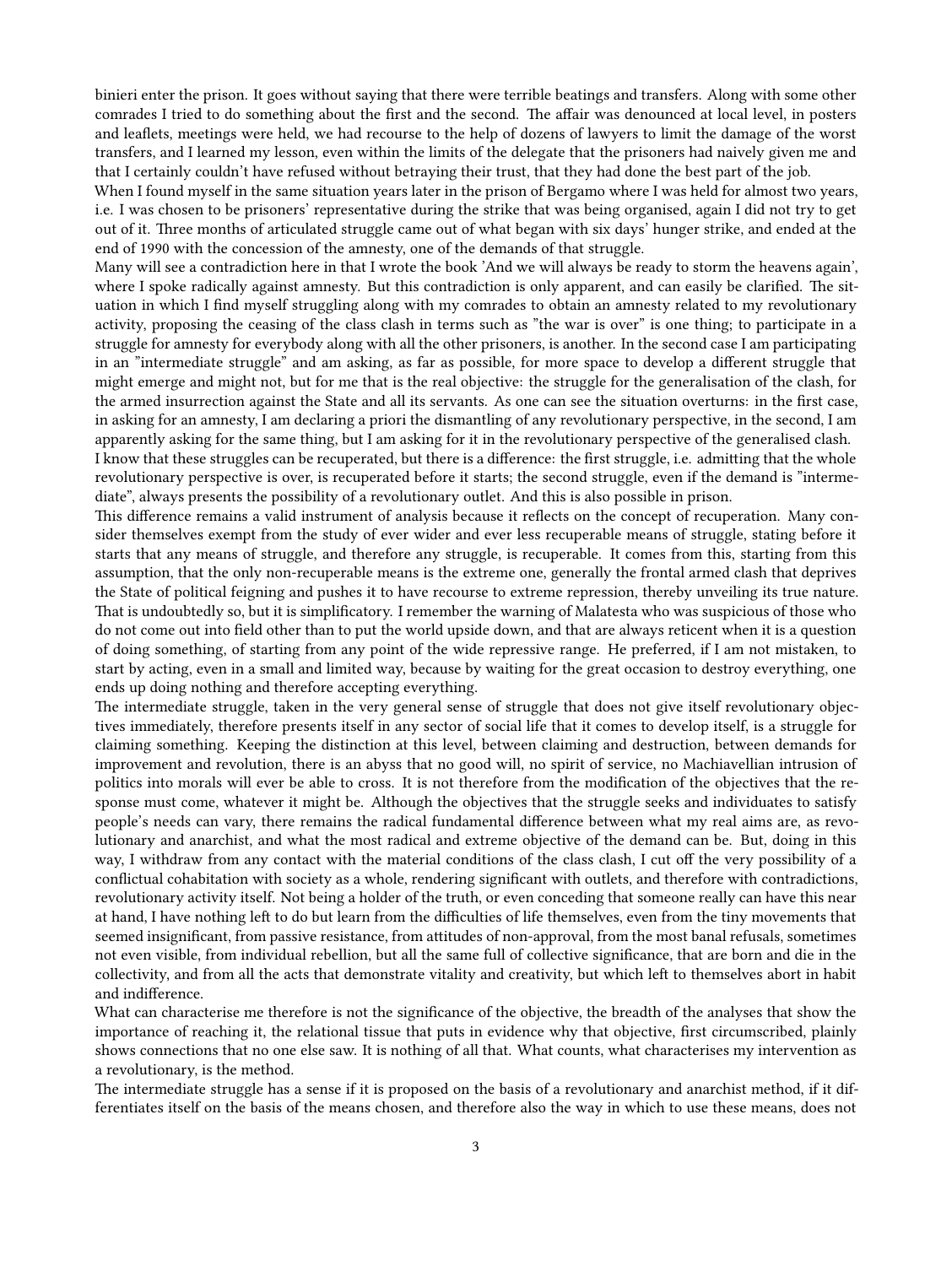recuperate its own sense only in function with the objective chosen. This, although it remains essential - and how could it be otherwise - for the people, is not so for me who is what I am.

This calling myself different, this identifying myself as carrier of different ideas - and therefore of a different methodology - is not aristocracy of action, and thought, but is the real identification of what I want, with all its limits and possibilities. I want, in the intermediate struggle, therefore fully and satisfyingly revendicative, for a method to emerge, for a positive result to be reached through my method, my method, not that heap of thrown together procedures that are often employed in a hurry, with exclusively practical intentions, and results that are sometimes simply ridiculous.

And I also want this in prison. Prison, although with its special repressive conditions, is not another world, it is only a 'different' place of society, and therefore of power that society conditions and supports, a physical and mental place in which power expresses itself in simplifying some of its rules, in particular the repressive ones. A place of total institution that, for this very reason, makes some conditions more immediately readable. Inside it one doesn't get cheated easily in the midst of 'freedoms' of which the so-called free society is full to the brim. In prison everything is more difficult, even going for a walk, and, precisely for this reason, everything is more simple

To dream, as some do, of levels of struggle in prison characteristic of a few decades ago, placing at the maximum of these levels, for example, the red week of Asinara, or the clashes in Trani or Voghera, means not realising that ideal levels of the clash do not exist, but only struggles that must, each in the ambit of their own characteristics, develop, with our personal contribution, going the whole hog, i.e., exercising all their potential to develop themselves, if it is the case, towards an always possible generalisation of the clash.

In the same way that there isn't a heart of the State, one fundamental contradiction of capitalism, neither is there one struggle to take precedence over the others, but a method that turns out to be better than the others, once it has been experimented in the struggle, and this is certainly the method of permanent conflictuality, selfmanagement and attack, a method that keeps far away all the forces that have no interest in the struggling developing to its extreme, natural consequences.

The prison condition makes no exception. Even in prison intermediate struggles are possible, and the experiences of discussion and analytical exploration presented here will try to demonstrate it.

Alfredo M. Bonanno

Trieste, 24 January 2000